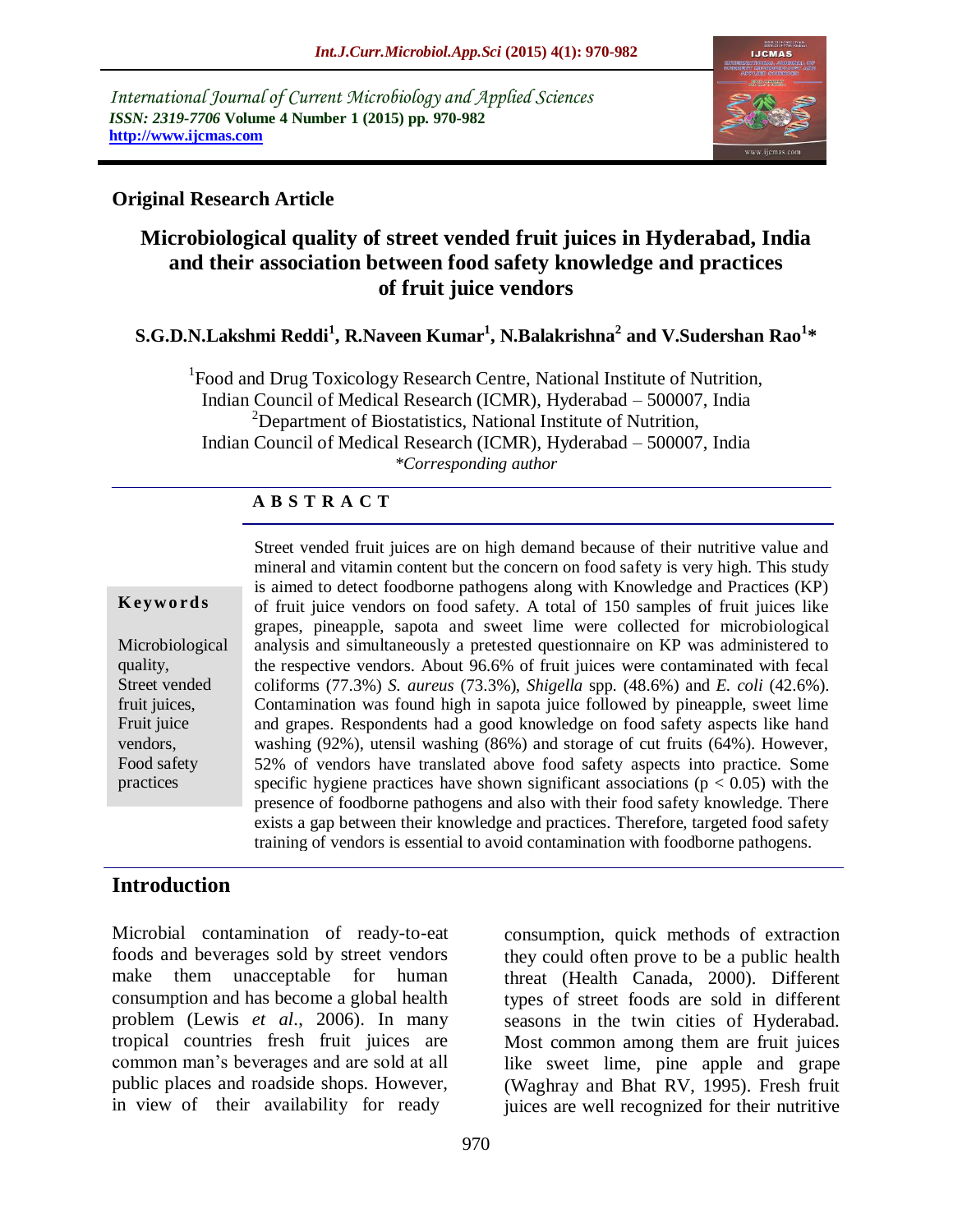value, mineral and vitamin content (Deanna and Jeffrey, 2007) but there are reports of foodborne illness associated with the consumption of fruit juices at several places in India and elsewhere (Parish, 1997; Sandeep *et al*., 2001).

A number of studies on knowledge and practices of street food vendors regarding food safety conducted in different countries have shown a gap between knowledge on food hygiene and handling practices (Muyanja *et al*., 2011; Chukuezi *et al*, 2010; Omemu *et al*., 2008; Bas M. *et al*., 2006; Elizabeth Walker *et al*., 2003). All these findings indicate that studies to assess Knowledge and Practices (KP) are necessary to assess street food vendors and provide education to them.

In Hyderabad (Telangana, India) there is a great demand for fresh fruit juices. Being tropical in location, hot weather continues for a greater part of the year (February-August) increasing the need for these commodities. No KP study was conducted in Hyderabad on street vendors selling fruit juices. The purpose of this study was to identify the microbiological quality of street vended fruit juices during summer season and also to assess knowledge, attitude and practices of these vendors on food safety to find out the associations between foodborne pathogens and vendors' practices. This study was approved by Institutional Ethical Committee, National Institute of Nutrition, Hyderabad (NIN Protocol Number: 14/ 2013/ I).

# **Materials and methods**

# **Research design**

A cross-sectional study was conducted to evaluate the microbiological quality of locally prepared fresh fruit juices in Hyderabad city.

### **Sample collection and processing**

Using a stratified random sampling method a total of one hundred and fifty (150) fruit juice samples of four types (Grape, Pine apple, Sapota and Sweet lime) from five zones of Hyderabad viz north, east, central, south and west were collected. From each zone, thirty (30) freshly extracted fruit juices (150 ml each) were collected in sterile containers and transported to the laboratory through ice box by maintaining  $4 \circ C$ temperatures and processed within an hour after collection. In this process, pH of all undiluted samples were measured immediately (ORION 2 STAR pH Benchtop) after getting the samples to the laboratory. For isolation of fecal coliforms, *E. coli*, *S. aureus*, *Shigella* spp., 25 ml of each sample was diluted in 225 ml of buffered peptone water. And for isolation of *Salmonella* spp. and *Listeria* spp. enrichment broths like selenite F broth and listeria enrichment broth were used respectively. From these diluents 100 µl of filtrate was used for inoculation.

# **Identification and Enumeration**

Identification and enumeration of foodborne pathogens have done as per USFDA – BAM (United States Food and Drug Administration – Bacteriological Analytical Manual). In this process, selective media were obtained from Himedia Laboratories Ltd., Mumbai, India. They included MacConkey agar for *E. coli*, M-fecal coliform agar (MFC) for fecal coliforms, Baird parker agar base (BPA) for *S. aureus*, Salmonella Shigella agar (SS) for *Shigella* spp., Thiosulfate citrate bile sucrose agar (TCBS) for *Vibrio cholera*, Xylose lysine deoxycholate agar (XLD) for *Salmonella* spp. and Listeria identification agar base (PALCAM) for *Listeria* spp. All inoculated plates were incubated under aerobic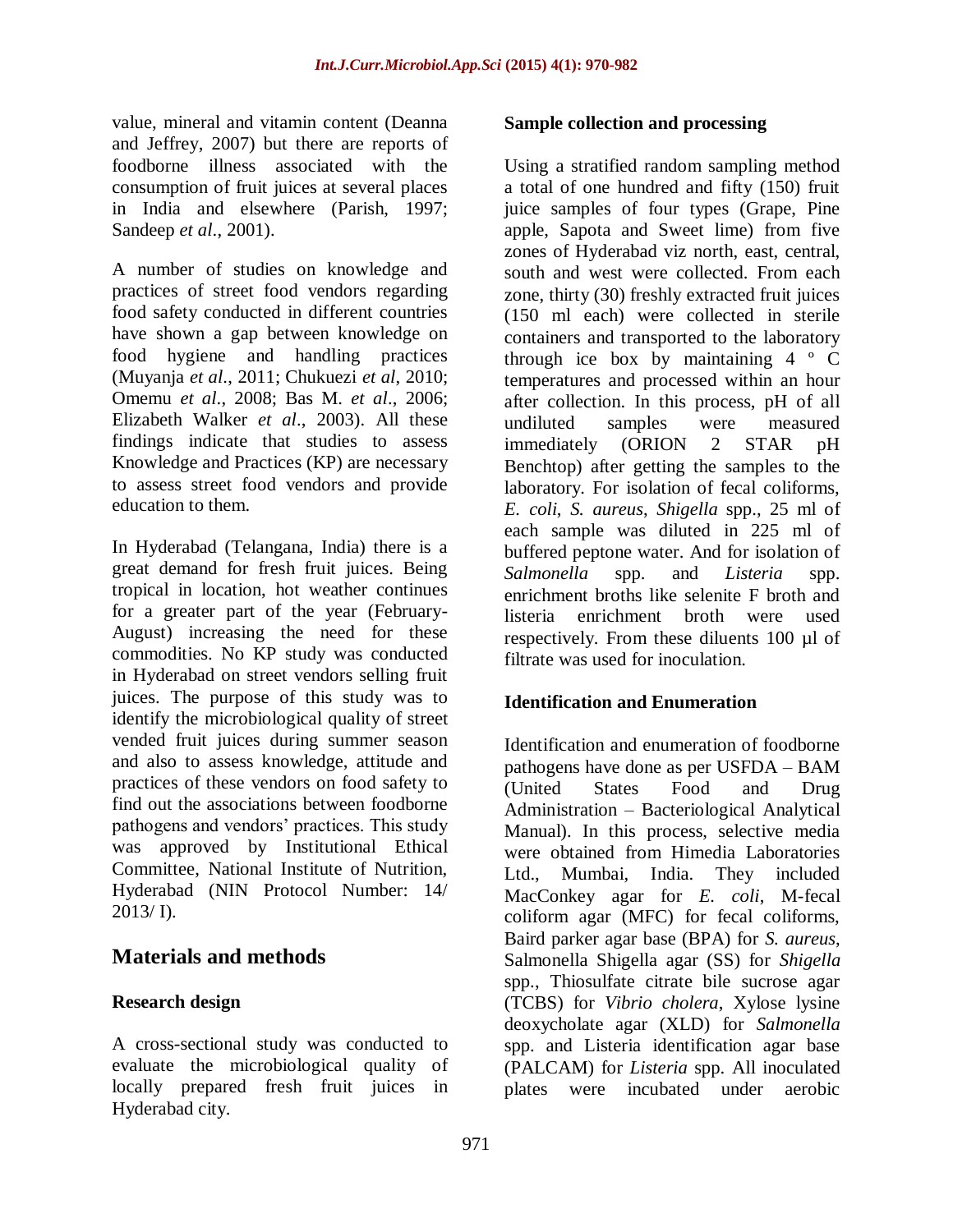conditions at 37ºC for 24 hours. The mean number of colonies counted was expressed as log colony forming units (CFU)/ml. For confirmation of the foodborne pathogens, typical colonies were checked using appropriate biochemical tests.

### **Data collection**

A pretested questionnaire was administered on vendors to obtain data on general profile, knowledge, and practices by interview method, behavior and personal hygiene were observed in connection to the food safety.

The proforma contains four sections with 52 questions in which first and second sections have open and closed ended questions regarding general information about vendor and his/ her business and knowledge of street vendor on food safety respectively. Third section dealt with comparisons between knowledge and practices of street vendors by open ended questions and observations. The last section dealt with personal hygiene and behavior of vendors by observation method. It was administered on participants during the time of fruit juice samples collection.

# **Statistical analysis**

Data was analyzed by SPSS version 16.0 Software. P-value less than 0.01and 0.05 was considered statistically significant.

# **Result and Discussion**

# **General Profile of street food vendors**

All the respondents of this study  $(n = 50)$ were male subjects which is quite different than the other studies conducted in Nigeria, Ghana, Uganda, Kenya, Malaysia and Botswana (Idowu & Rowland, 2006; Mensah *et al*., 2002; Mutalib *et al*., 2012;

Umoh & Odoa, 1999). The present study was similar to the studies conducted in Nairobi and Guwahthi, India (Muinde *et al*., 2005; Choudhury M. *et al*., 2011). The age group of most of the subjects was in the range of  $25 - 50$  years which is similar to studies conducted in Guwahati, Nigeria and West Indies (Omemu & Aderoju, 2008; Choudhury M. *et al*., 2011; Badrie *et al*., 2006).

About 30% & 46% of vendors have completed their secondary education and primary education respectively; these results are comparable with the studies conducted in Bahirdar and Malaysia (Mulugeta *et al*., 2012; Mutalib *et al*., 2012). Majority of the vendors had been in this trade for less than 10 years which is comparable with the studies conducted in Guwahati, Nigeria and Turkey (Choudhury M. *et al*., 2011; Omemu & Aderoju, 2008; Tokuc *et al*., 2009). About 72% of them were not having any helpers and most of the vending units were unhygienic with scattered combustibles and houseflies or fruit flies around, which is similar to the study conducted in Amaravathi city, India (Tambekar *et al*., 2009).

### **Microbiological contamination of street vended fruit juices**

The results demonstrate 96.6% (145/150) of samples were contaminated with one or the other foodborne pathogen (Figure 1). Contamination of sapota juice was found high with *E. coli*, *S. aureus* and *Shigella* spp. which may be attributed to its pH  $(4.73 -$ 6.53) (Table 1). Sweet lime and pine apple juices were also contaminated which was in accordance with studies conducted in Amaravathi, Tirumala, Vishakhapatnam, Vidarbha of India and Nigeria (Tambekar *et al*., 2009; Suneetha *et al*., 2011; Lewis *et al*., 2006; Sharma, 2013; Ukwo *et al*., 2011).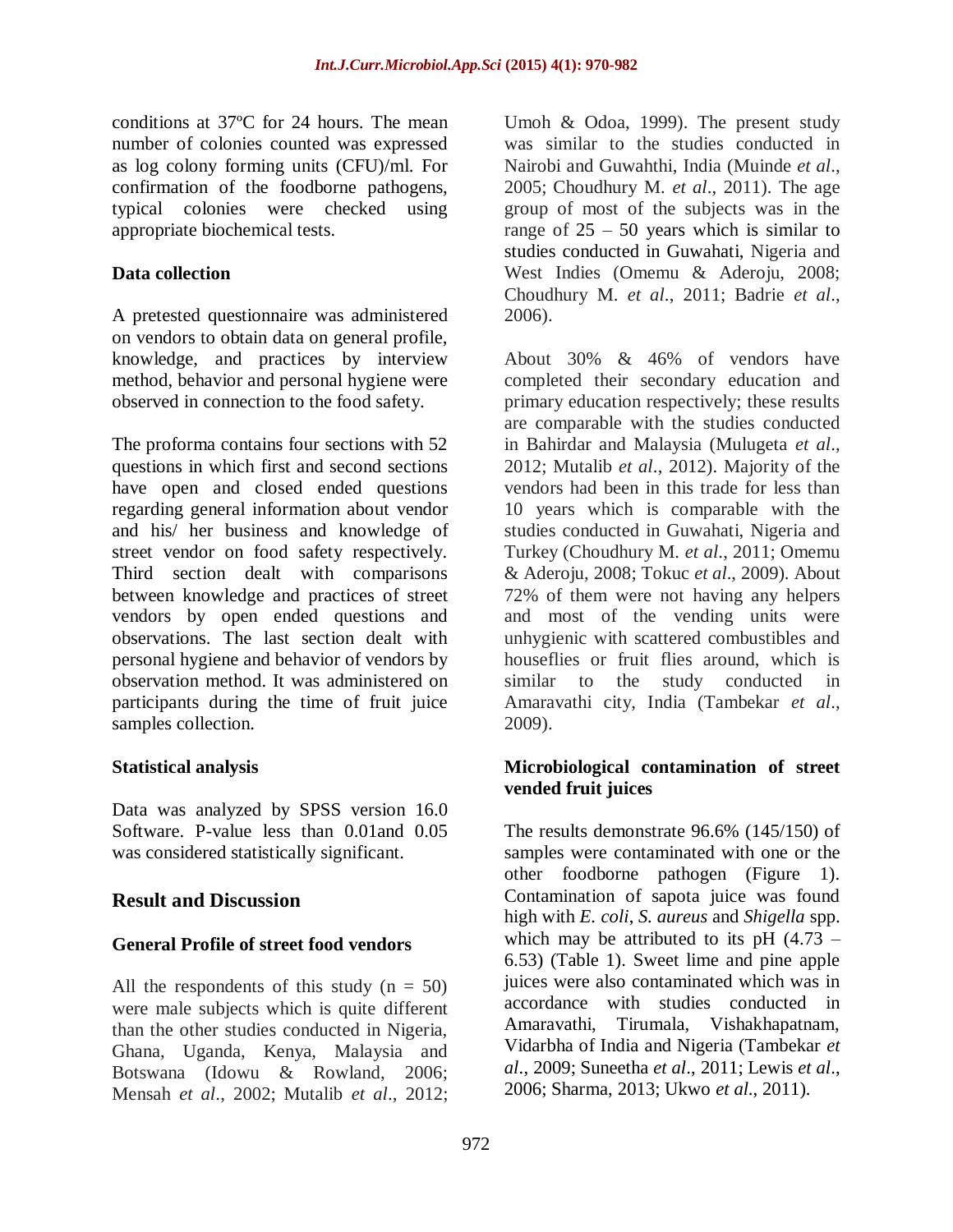### *Int.J.Curr.Microbiol.App.Sci* **(2015) 4(1): 970-982**

| Fruit juice | $pH$ (Min $-$<br>Max) | E. coli | fecal<br>coliforms | S. aureus | Shigella spp. |
|-------------|-----------------------|---------|--------------------|-----------|---------------|
| Grape       | $3.02 - 4.01$         |         | 2.6                | 1.4       | 1.4           |
| Pine apple  | $4.00 - 4.04$         | 1.4     | 2.9                | 2.1       | 1.6           |
| Sapota      | $4.73 - 6.53$         | 2.0     | 2.5                | 3.0       | 2.6           |
| Sweet lime  | $3.68 - 4.01$         | 1.4     | 2.7                | 2.3       | 1.6           |

Table.1 pH range and Mean values (log<sub>10</sub> CFU/ml) of foodborne pathogens in street vended fruit juices

| <b>Table.2</b> Knowledge and practices of fruit juice vendors on food safety ( $n = 50$ ) |  |  |  |
|-------------------------------------------------------------------------------------------|--|--|--|
|-------------------------------------------------------------------------------------------|--|--|--|

|          | Practices Frequency (%)                                                                                                                                                       |
|----------|-------------------------------------------------------------------------------------------------------------------------------------------------------------------------------|
|          |                                                                                                                                                                               |
|          | $5(10\%)$                                                                                                                                                                     |
|          | 39 (78%)                                                                                                                                                                      |
|          | 2(4%)                                                                                                                                                                         |
|          |                                                                                                                                                                               |
|          |                                                                                                                                                                               |
|          | 43 (86%)                                                                                                                                                                      |
|          | 2(4%)                                                                                                                                                                         |
|          |                                                                                                                                                                               |
|          |                                                                                                                                                                               |
|          | 32(64%)                                                                                                                                                                       |
|          | 18 (36%)                                                                                                                                                                      |
|          |                                                                                                                                                                               |
|          | 5(10%)                                                                                                                                                                        |
|          |                                                                                                                                                                               |
|          | $5(10\%)$ - Unclean cloth                                                                                                                                                     |
|          |                                                                                                                                                                               |
|          |                                                                                                                                                                               |
|          |                                                                                                                                                                               |
|          | 47 (94%)                                                                                                                                                                      |
|          |                                                                                                                                                                               |
|          |                                                                                                                                                                               |
|          | 47 (94%)                                                                                                                                                                      |
|          |                                                                                                                                                                               |
|          |                                                                                                                                                                               |
| 32 (64%) | 18 (36%)                                                                                                                                                                      |
|          |                                                                                                                                                                               |
|          |                                                                                                                                                                               |
| 39 (78%) | 39 (78%)                                                                                                                                                                      |
| 7(14%)   | 7(14%)                                                                                                                                                                        |
|          |                                                                                                                                                                               |
|          |                                                                                                                                                                               |
|          | 27 (54%)                                                                                                                                                                      |
|          |                                                                                                                                                                               |
|          |                                                                                                                                                                               |
|          |                                                                                                                                                                               |
|          | 25 (50%)                                                                                                                                                                      |
|          |                                                                                                                                                                               |
|          |                                                                                                                                                                               |
|          | 8(16%)                                                                                                                                                                        |
|          |                                                                                                                                                                               |
|          | Knowledge Frequency (%)<br>46 (92%)<br>25 (50%)<br>25 (50%)<br>7(14%)<br>43 (86%)<br>11 (22%)<br>9(18%)<br>41 (82%)<br>9(18%)<br>48 (96%)<br>39 (78%)<br>34 (68%)<br>17 (34%) |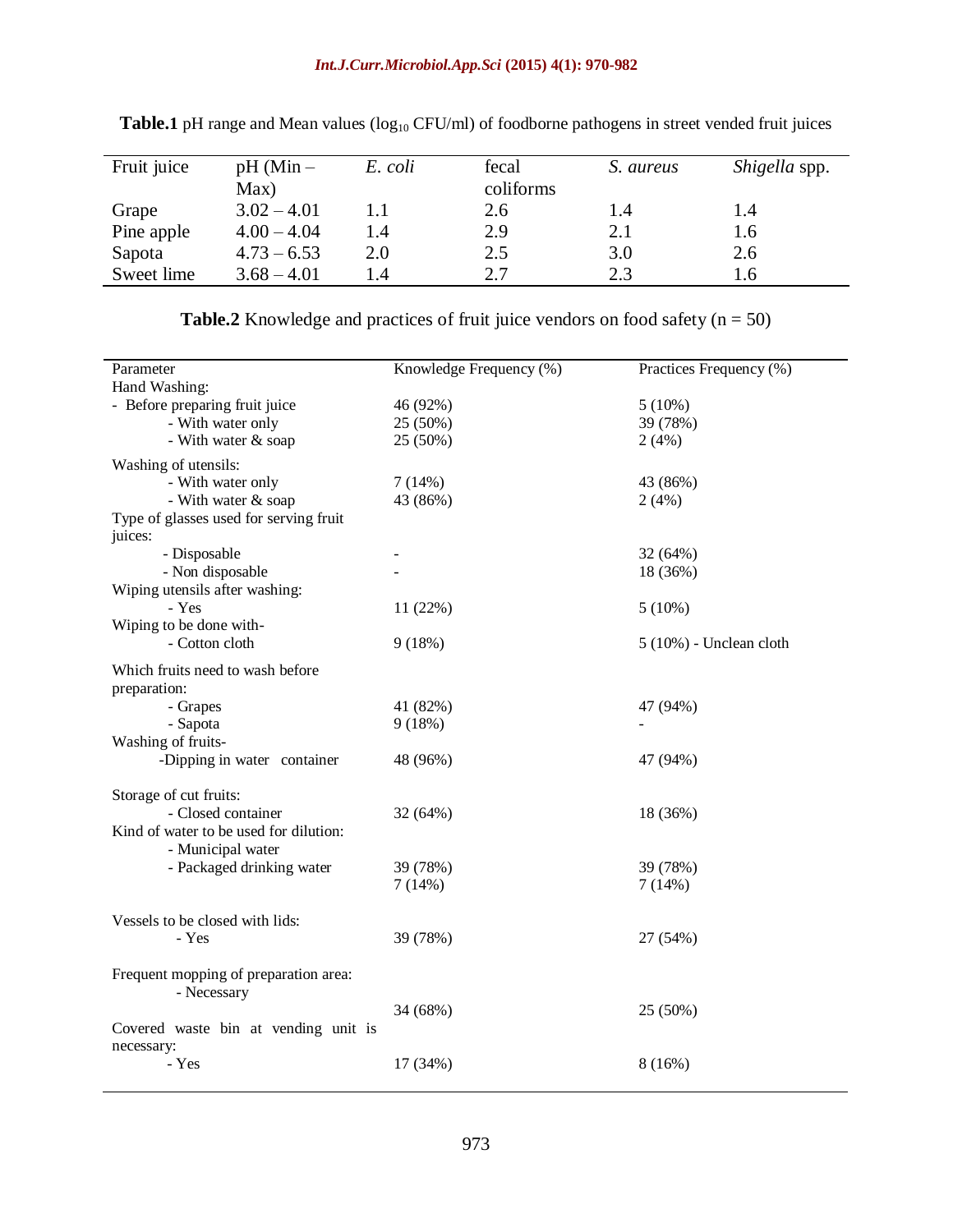#### *Int.J.Curr.Microbiol.App.Sci* **(2015) 4(1): 970-982**

| Knowledge parameter                                                                 |                 | Frequency (%) | Practice parameter                                     | Frequency $(\% )$ | $\mathbf{P}$ |  |
|-------------------------------------------------------------------------------------|-----------------|---------------|--------------------------------------------------------|-------------------|--------------|--|
| Do you think washing of<br>juicer is necessary after<br>preparation of every juice? |                 |               | Washing of juicer after<br>preparation of every juice: |                   | Value        |  |
|                                                                                     | - Yes           | 19 (38%)      | - Done                                                 | 13 (68.4%)        | $0.000*$     |  |
|                                                                                     | - $No$          | 31(62%)       | - Done                                                 | $0(0\%)$          |              |  |
| Do you think wiping of<br>utensils with clean cloth is<br>important after cleaning? |                 |               | Wiping of utensils after<br>cleaning:                  |                   |              |  |
|                                                                                     | - Yes           | 11(22%)       | - Done                                                 | $4(36.4\%)$       | $0.001*$     |  |
|                                                                                     | $-$ No          | 39 (78%)      | - Done                                                 | $1(2.6\%)$        |              |  |
| How to store cut fruits in the<br>unit?<br>- Closed container                       |                 |               | Storage of cut fruits:                                 |                   |              |  |
|                                                                                     |                 | 32(64%)       | - Closed container                                     | 15 (46.9%)        |              |  |
| - Kept open                                                                         |                 | 18 (36%)      | - Closed container                                     | 3(16.7%)          | $0.033*$     |  |
| Do you think vessels in the<br>unit should be closed with                           |                 |               | Status of vessels in the unit:                         |                   |              |  |
| lids?                                                                               | - Yes           | 39 (78%)      | - Closed                                               | 25 (64.1%)        | $0.007*$     |  |
|                                                                                     | $-$ No          | 11(22%)       | - Closed                                               | $2(18.2\%)$       |              |  |
| think<br>frequent<br>Do<br>you<br>mopping of preparation area                       |                 |               | Frequent mopping of area:                              |                   |              |  |
| is necessary?                                                                       | - Yes           | 34 (68%)      | - Done                                                 | 23 (67.6%)        | $0.000*$     |  |
|                                                                                     | $-$ No          | 16(32%)       | - Done                                                 | 2(12.5%)          |              |  |
| maintain<br>you<br>waste<br>Do<br>disposal in the unit properly?                    |                 | 17 (34%)      | Status of dust bin at vending<br>unit:<br>- Covered    | $5(29.4\%)$       | $0.063^t$    |  |
|                                                                                     | - Yes<br>$-$ No | 33 (66%)      | - Covered                                              | $3(9.1\%)$        |              |  |
|                                                                                     |                 |               |                                                        |                   |              |  |

**Table.3** Association between specific knowledge and practices related to street vended fruit juice preparation ( $n = 50$ )

 $*$  p < 0.05  $<sup>t</sup>$  Trend</sup>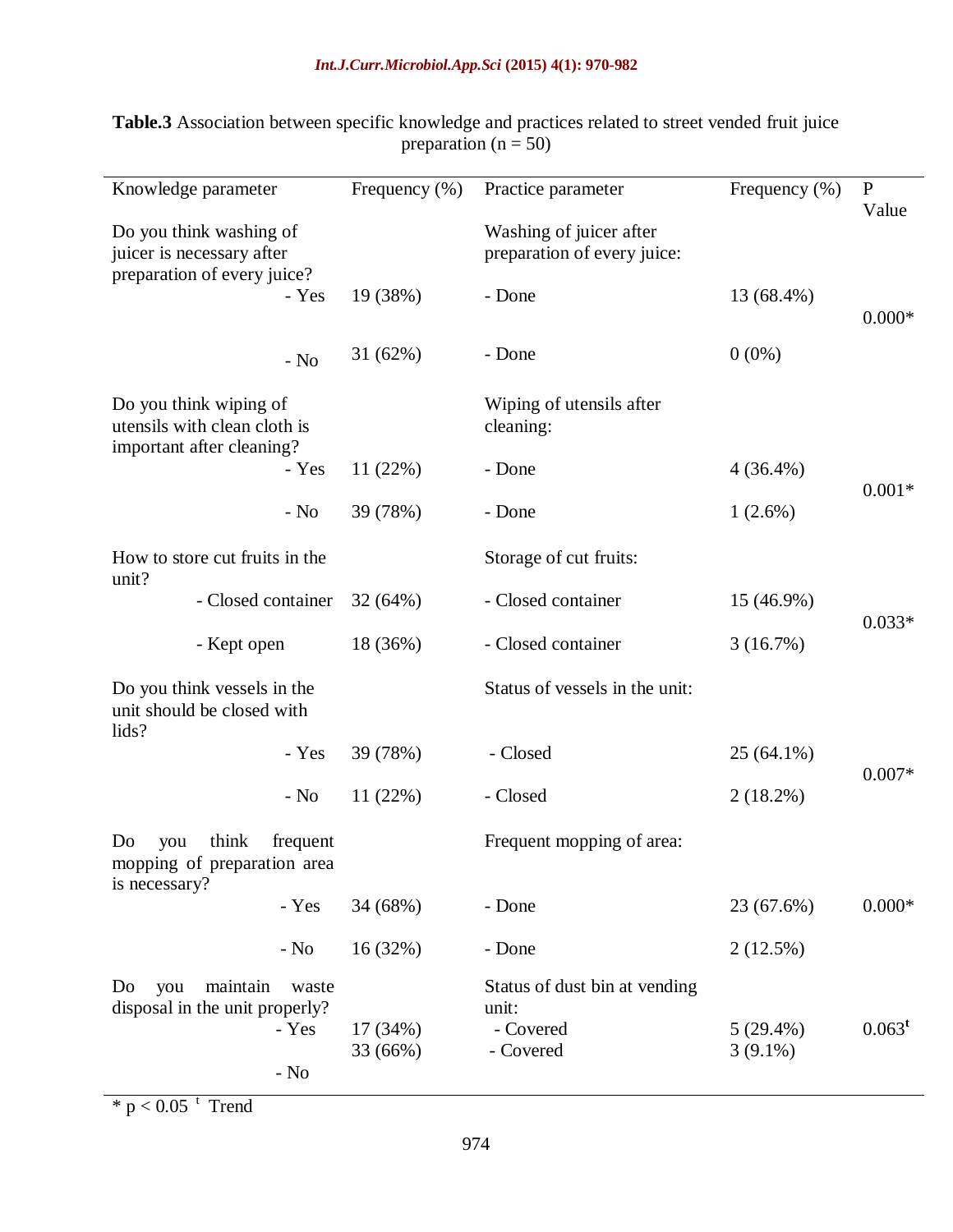### *Int.J.Curr.Microbiol.App.Sci* **(2015) 4(1): 970-982**

| Parameter                                  | Frequency (Percentage) $n = 50$ |  |  |  |
|--------------------------------------------|---------------------------------|--|--|--|
| Vendor's cloths:                           |                                 |  |  |  |
| <b>Neat</b>                                | 20 (40%)                        |  |  |  |
| Untidy                                     | 30 (60%)                        |  |  |  |
|                                            |                                 |  |  |  |
| Long finger nails:                         |                                 |  |  |  |
| Yes                                        | 30 (60%)                        |  |  |  |
| N <sub>o</sub>                             | 20 (40%)                        |  |  |  |
| Handles juice with bare hands:             |                                 |  |  |  |
| Yes                                        | 50 (100%)                       |  |  |  |
| Handles money while serving:               |                                 |  |  |  |
| Yes                                        | 47 (94%)                        |  |  |  |
| N <sub>o</sub>                             | 3(6%)                           |  |  |  |
| Wear hand jewelries while preparing juice: |                                 |  |  |  |
| Yes                                        | 32 (64%)                        |  |  |  |
| N <sub>o</sub>                             | 18 (36%)                        |  |  |  |
|                                            |                                 |  |  |  |
| Smoking:                                   |                                 |  |  |  |
| Yes                                        | $1(2\%)$                        |  |  |  |
| N <sub>o</sub>                             | 49 (98%)                        |  |  |  |
| Pan chewing:                               |                                 |  |  |  |
| Yes                                        | 1(2%)                           |  |  |  |
| N <sub>o</sub>                             | 49 (98%)                        |  |  |  |
| Scalp scratching:                          |                                 |  |  |  |
| Yes                                        | 14 (28%)                        |  |  |  |
| N <sub>o</sub>                             | 36 (72%)                        |  |  |  |
|                                            |                                 |  |  |  |
| Wiping hands with his dress frequently:    |                                 |  |  |  |
| Yes                                        | 18 (36%)                        |  |  |  |
|                                            |                                 |  |  |  |
| Vendor response:                           |                                 |  |  |  |
| Good                                       | 26 (52%)                        |  |  |  |
| Moderate                                   | 17 (34%)                        |  |  |  |
| Poor                                       | 7(14%)                          |  |  |  |
|                                            |                                 |  |  |  |

# **Table.4** Personal hygiene and behavior of fruit juice vendors

 $\overline{\phantom{0}}$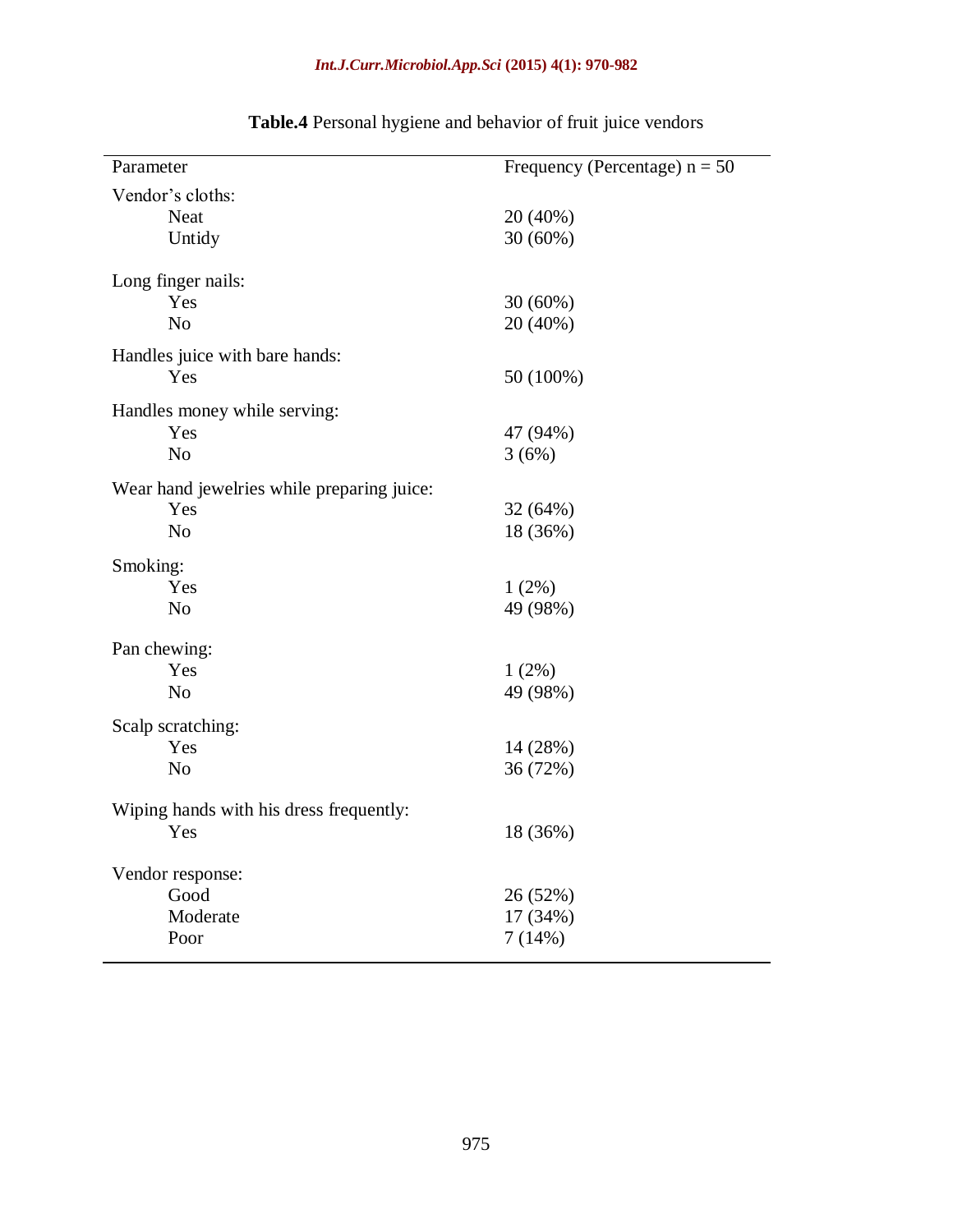| Parameter                                                     | Foodborne pathogen | Mean $(\log_{10} CFU/ml) \pm SD$ | P value         |
|---------------------------------------------------------------|--------------------|----------------------------------|-----------------|
| Pine apple:<br>- Kept in uncovered<br>container after cutting | S. aureus          | $2.6 \pm 1.4$                    | $0.085$ (trend) |
| Sapota:<br>- Kept in uncovered<br>container after peeling     | E. coli            | $2.9 \pm 1.6$                    | $0.037*$        |
| Disposable glasses<br>used for serving                        | <i>S.aureus</i>    | $2.2 \pm 1.4$                    | $0.08$ (trend)  |
| Mopping of<br>preparation area with<br>unclean cloth          | Shigella spp.      | $1.7 \pm 1.6$                    | $0.05*$         |
| Bore water used for<br>washing utensils                       | fecal coliforms    | $2.7 \pm 1.6$                    | $0.06$ (trend)  |
| Vessels not closed<br>with lids                               | E. coli            | $1.5 \pm 1.4$                    | $0.001**$       |

# **Table.5** Association between hygiene practices and microbial contamination

\*  $P < 0.05$ , \*\*  $P < 0.01$ 



#### **Fig.1** Microbial contamination of street vended fruit juices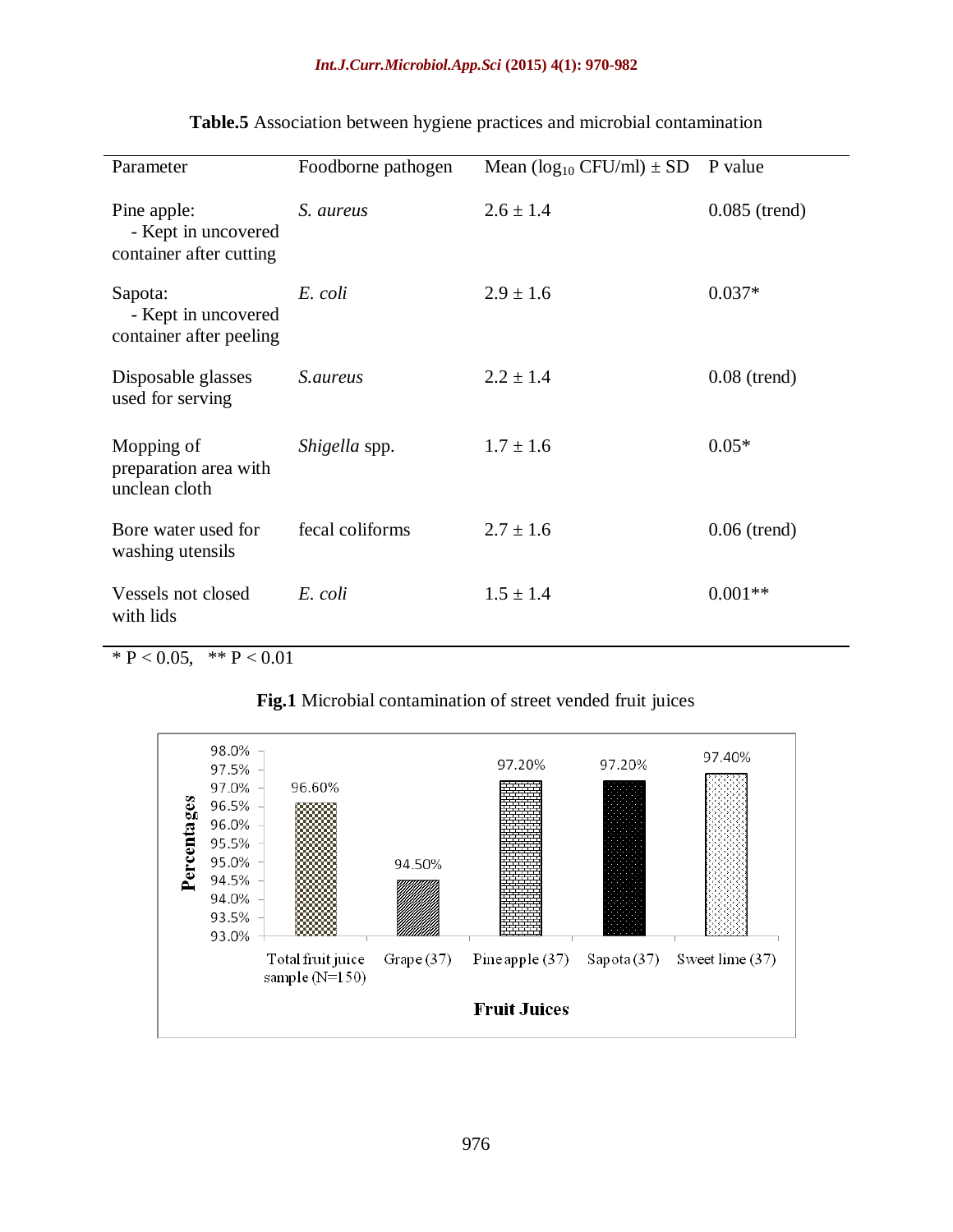

**Fig.2** Percentage of isolated foodborne pathogens in street vended fruit juices ( $N= 150$ )

**Fig.3** Distribution of foodborne pathogens in street vended fruit juices in five zones of Hyderabad



These fruit juices which are on high demand, vendors tend to peel and keep them in an uncovered container much before time of consumption. Fruit juices generally attract house flies because of their sweet odour. So, these swarming house flies can act as

sources of contamination. This may be the reason for high contamination though they are in acidic pH (Sandeep *et al*., 2001; Sheri *et al*., 2007). Our study demonstrated that grape juice was less contaminated. This may be due to its acidic pH than other fruit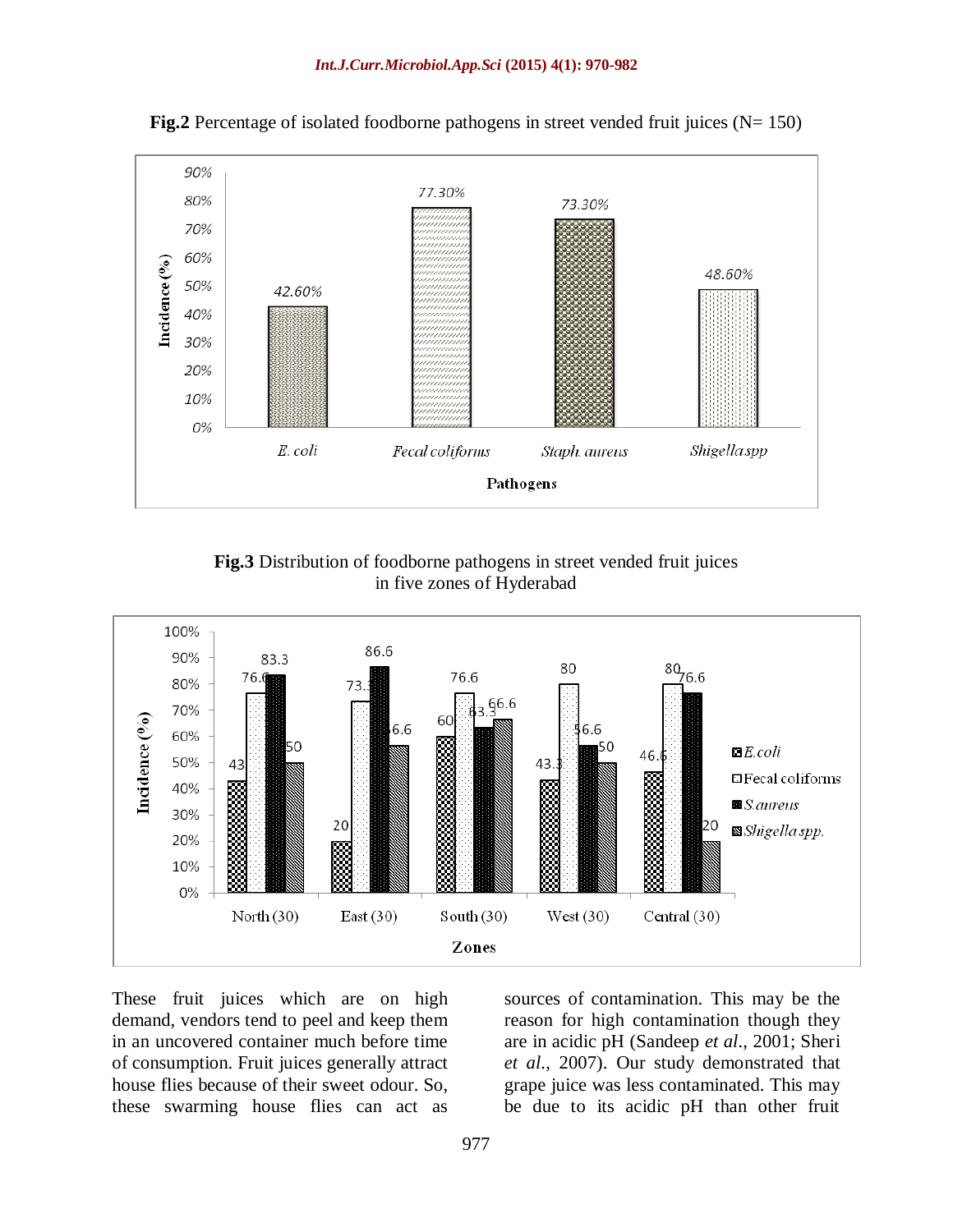juices. These findings are similar to the study conducted at Vishakhapatnam (Lewis *et al*., 2006).

#### **Incidence of foodborne pathogens in street vended fruit juices**

In the present study, fruit juices were found to be contaminated with fecal coliforms (77.3%), *S. aureus* (73.3%), *Shigella* spp. (48.6 %) and *E. coli* (42.6%) (Figure 2). This higher incidence of fecal coliforms in fruit juices shows that water and ice used for juice preparation and water used for washing of utensils may be of poor quality (Lewis *et al*., 2006; Tambekar *et al*., 2009; Titarmare *et al*., 2009; Lateef *et al*., 2006; Vieira *et al*., 1997; Nichols *et al*., 2000).

The presence of *S. aureus* (73.3%) in fruit juices may be due to contamination with normal microflora present on or in several parts of the human body (Shakir *et al*., 2009; Sharma, 2013; Mesfinworku, 2011; Mahale *et al*., 2008; Rashed *et al*., 2013; Ukwo *et al*., 2011; Neha *et al*., 2011). In this study, contamination of fruit juices with *Shigella* spp. (48.6%) was high when compared with other studies conducted in Vishakhapatnam (16.6%) and Vidarbha (17.14%) (Lewis *et al*., 2006; Sharma, 2013). It may due to lack of sanitary conditions and swarming house flies in street vending units (Sandeep *et al*., 2001; Barro *et al*., 2006).

### **Distribution of foodborne pathogens in different zones of Hyderabad**

In Hyderabad city, fruit juices from all five zones have shown contamination with either one or the other foodborne pathogens (Figure 3). These five zones are generally overcrowded and polluted due to heavy traffic. This was supported by another study conducted in Vishakhapatnam, India where over crowded areas along with heavy vehicular traffic have shown high fecal

contamination (Lewis *et al*., 2006). In our study south zone was highly contaminated with foodborne pathogens which was similar to the study conducted on poultry based street foods of Hyderabad. Demographically this zone belongs to the old city wherein the density of the population is high and most of the population was inhabitated by lower income group (Sudershan *et al*., 2012).

### **Knowledge and Practices of fruit juice vendors on food safety**

The KP results of respondents were showed in table 2. About 60% of vendors had knowledge on contamination of food, of which 44% of them were able to recognize contaminated food by various senses like smell (16%), appearance (14%), and taste (8%). Around 36% of the vendors thought that the consumption of spoiled fruits can cause diarrhea or vomiting, but none of them knew the reason for contamination.

About 92% of vendors thought that hand washing is necessary before preparation of fruit juice, but our observational studies indicated that only 10% of the vendors were followed it to practice. About 86% of vendors were aware about the necessity of washing utensils with soap and water but only 4% of them translated it into practice. About 64% of vendors used disposable glasses for serving fruit juices. Regarding waste disposal, about 34% of the vendors were aware of its importance but most of them (84%) have left waste bins uncovered, which was similar to a study conducted in Uganda where street food vendors did not cover trash receptacles thus attracting flies and others insects creating the possibility of contamination of foods (Muyanja *et al*., 2011).

In the present study, poor personal hygiene and some of the key risk behaviors of vendors which are major contributors for the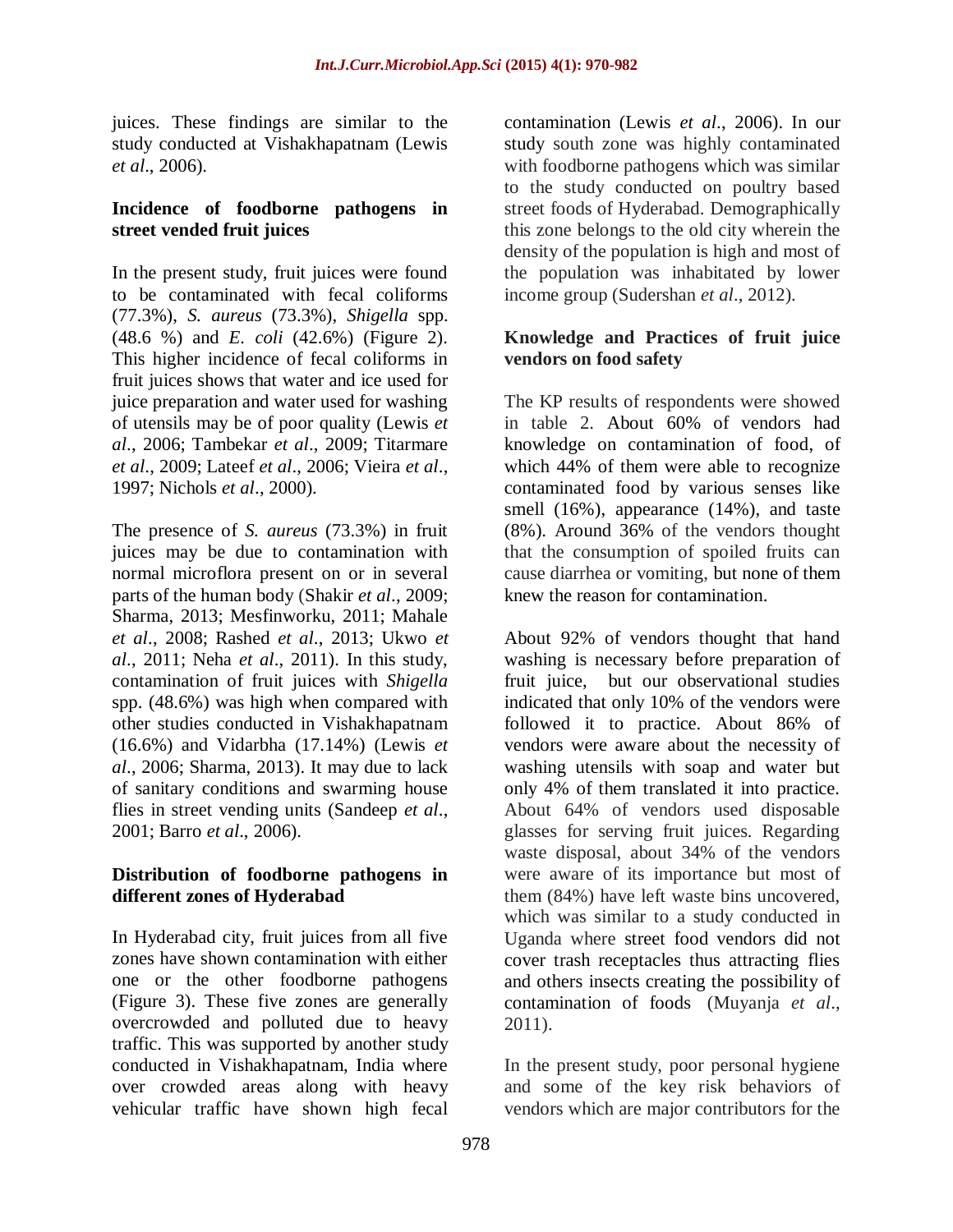contamination of fruit juices were observed (Table 4). About 60% of vendors wore untidy clothes and had long finger nails. All the vendors were handling the fruit juices with bare hands and 64% of the vendors wore jewelry. Our study, findings showed that 94% of vendors were handling money while serving fruit juice, which is similar to the study conducted at Nigeria (Chukuezi, 2010). About 28% of vendors were scratching their scalp while preparing fruit juices and 36% of them were frequently wiping hands to their clothes. Although majority of the street vendors have good knowledge and attitude about food safety in most of the aspects but in reality they did not practice them. This attitude of vendors was also observed in other studies where food handlers did not translate their knowledge on food safety into practice (Omemu & Aderoju, 2008; Muinde *et al*., 2005; Van-kampen *et al*., 1998; Muyanja *et al*., 2011; Mutalib *et al*., 2012).

The results of the study also demonstrated that 52% (average of all translated practices from knowledge) of vendors have translated specific knowledge of some food safety aspects into practice. These findings have shown significant associations (Table 3) between some of the specific food safety knowledge and practices which includes washing of juicer after preparation of juice  $(P = 0.000)$ , Wiping of utensils with clean cloth after cleaning utensils  $(P = 0.001)$ , storage of cut fruits in covered container (P  $= 0.033$ , vessels in the unit covered with lids  $(P = 0.007)$ , frequent mopping of preparation area  $(P = 0.000)$  and maintenance of waste disposal in the unit (P  $= 0.063$ ).

#### **Associations between foodborne pathogens and practices of fruit juice vendors on food safety**

A significant association (Table 5) was

found between *E. coli* and some of the practices like vessels uncovered in vending units  $(P = 0.001)$  and peeled sapota fruits which were kept in uncovered container  $(P =$ 0.037). *E. coli* is widely disseminated in the environment through the feces of humans and other animals. This, coupled with the ability of the bacterium to survive for months external to the colon makes its presence ubiquitous. Fruit juices generally attract houseflies because of their sweet odour which act as vectors of bacterial pathogens like *Campylobacter* spp. and *E. coli* (Sheri *et al*., 2007). There was also an association (trend) found between use of bore well (ground) water for washing of utensils and presence of fecal coliforms in fruit juices ( $p = 0.06$ ). This finding was supported by a study conducted in Uyo Metropolis where, ice samples were contaminated by *E. coli*, coliforms and other pathogenic microorganisms in which the major source of water was bore wells and deep wells (NAFDAC, 2004), and similarly in Uli, Nigeria high fecal coliform counts detected in borehole water where boreholes are proximal to pit laterine (Ibe *et al*., 2005). There was also another significant (trend) association where disposable glasses used for serving  $(P = 0.08)$  and pine apple fruits which were peeled and kept uncovered  $(P =$ 0.085) with *S. aureus.* Among all isolated foodborne pathogens in this study *Shigella* spp. was considered as high risk pathogen because of its low infective dose (10 - 200 organisms) (Public health agency of Canada, 2010) which has shown significant association with frequent use of same mopping cloth to clean preparation area  $(P =$ 0.05) which was similar to a study conducted in Vadodara on table mop cloths from food handlers (Mini Sheth *et al*., 2011).

The present study revealed that street vended fruit juices are contaminated with foodborne pathogens like *S. aureus* and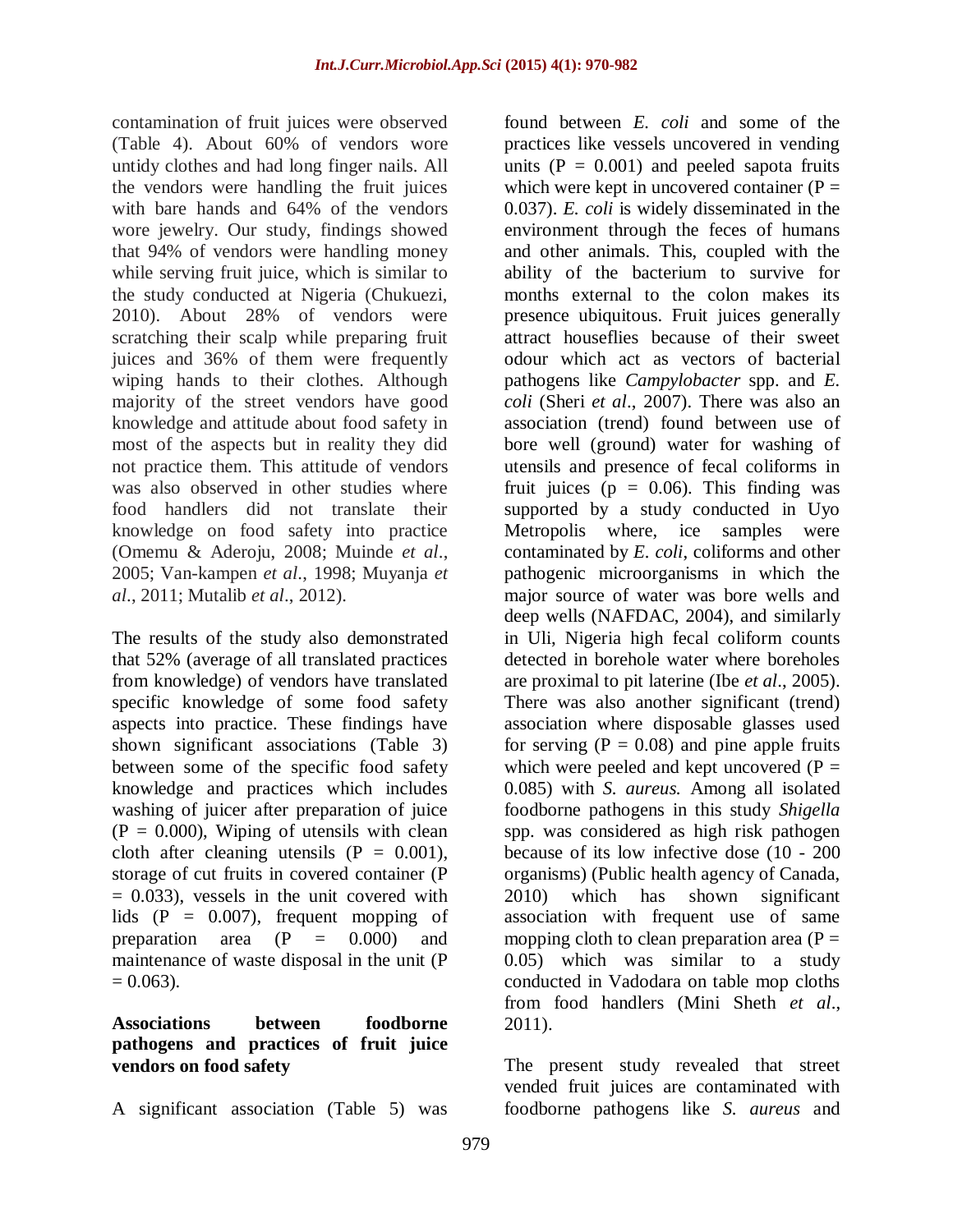*Shigella* spp. The indicator organisms such as fecal coliforms and *E. coli* had a high prevalence which indicates that these fruit juices are hygienically of low standards. This study results showed that even though there was a good knowledge in vendors regarding food safety translation into practice was not expectable so, this gap exists between their knowledge and practices is enormous. Also some of the key risk behaviors which are major contributors for contamination of fruit juices were observed. Specific food safety practices regarding preparation of street vended fruit juices such as washing of juicer after preparation of juice, storage of cut fruits in a covered container and frequent mopping of preparation area have shown significant associations with foodborne pathogens and vendors' knowledge. These findings indicated that targeted food safety education and training to vendors is essential by using behavior change communication theories to create awareness among vendors and translate into practice to avoid possible sources of microbial hazards.

# **Acknowledgement**

The authors acknowledge the encouragement given during the course of study by the Director, National Institute of Nutrition (ICMR), Hyderabad, India and all respondents who participated in this study.

# **References**

- Badrie, N., Gobin, A., Dookeran, S., & Duccan, R. 2006. Consumer awareness and perception to food safety hazards in Trinidad, West Indies. Food Control. 17:  $370 - 377.$
- Barro, N., Bello A.R., S. Aly, Ouattara C. A. T., Ilboudo A. Jules and Traoré A. S. 2006. Hygienic status an assessment of dishwashing waters, utensils, hands and

pieces of money from street food processing sites in Ouagadougou (Burkina Faso). African Journal of Biotechnology. 5 (11), 1107-1112.

Bas, M., Ersun, A.S. & Kivanc, G. 2006. The Evaluation of Food Hygiene Knowledge, Attitudes and

 Practices of Food Handlers' in Food Businesses in Turkey. Food Control*.*  17:317-322.

- Choudhury, M., Mahanta, L., Goswami, J., Mazumder,M. & Pegoo, B. 2010. Socioeconomic Profile and Food Safety Knowledge and Practice of Street Food Vendors in the City of Guwahati, Assam, India. Food Control. 22 (2):196-203.
- Chukuezi CO. 2010. Food Safety and Hygienic Practices of Street Food Vendors in Owerri, Nigeria. Studies in Sociology of Science. 1: 50- 57.
- Deanna M. M. and S. B. Jeffrey. 2007. Acidalkaline Balance: Role in Chronic Disease and Detoxification. Alternative therapy. 13(4):62-65.
- Elizabeth Walker, Catherine Pritchard, Stephen Forsythe. 2003. Food handlers\_ hygiene knowledge in small food businesses. Food Control. 14: 339–343.
- Health Canada. 2006. It is your health. Unpasteurized fruit juices/cidar. Retrieve from http:/www.hc sc.gc.cawww/ha-vs/iyh-vsv/food-

aliment/juice-jus-eng.php. (accessed January 28, 2013).

- Ibe S. N., J.I. Okplenye. 2005. Bacteriological analysis of borehole water in Uli, Nigeria. African Journal of Applied Zoology & Environmental Biology. 7: 116 – 119.
- Idowu, O. A., & Rowland, S. A. 2006. Oral fecal parasites and personal hygiene of food handlers in Abeokuta, Nigeria. African Health Science. 6(3): 160–164.
- Lateef A, Oloke JK, Kana EB and Pacheco E. 2006. The Microbiological Quality of Ice Used to Cool Drinks and Foods in Ogbomoso Metropolis, Southwest, Nigeria*.* Internet Journal of Food Safety.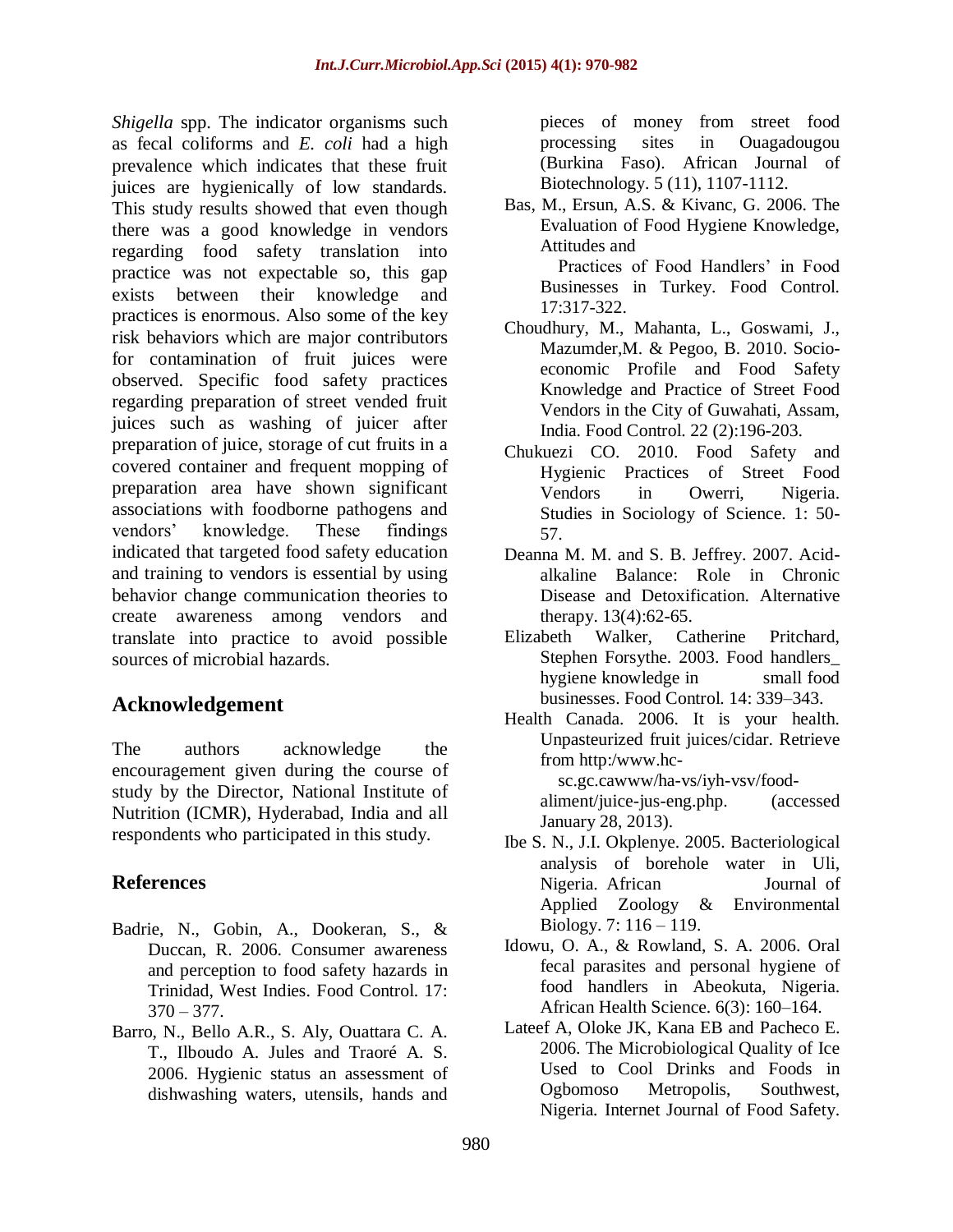8:39-43.

- Lewis JE, Thompson P, Rao BVVBN, Kalavati C and Rajanna B. 2006. Human bacteria in street vended fruit juices: A case study of Visakhapatnam City, India*.*  Internet Journal of Food Safety. 8:35-38.
- Mahale D P, Khade RG, Vaidya VK. 2008. Microbiological Analysis of Street Vended Fruit Juices from Mumbai City, India. Internet Journal of Food Safety, 10:31-34.
- Mensah P. Yeboah-Manu D. Owusu-Darkok, A. Ablordey. 2002. Street Foods in Accra, Ghana: How Safe are they? Bull WHO. 80:546-554.
- Mesfin worku. 2011. Bacteriological profile of locally prepared fresh fruit juices in hawassa town, Southern Ethiopia. Master of Science Thesis, Department of Microbiology, Immunology and Parasitology, Addis Ababa University. [http://etd.aau.edu.et/](http://etd.aau.edu.et/%20dspace/bitstream/%20123456789/2873/1/93291944738682206834589649388074650188) dspace/bitstream/ [123456789/2873/1/93291944738682206](http://etd.aau.edu.et/%20dspace/bitstream/%20123456789/2873/1/93291944738682206834589649388074650188) [834589649388074650188](http://etd.aau.edu.et/%20dspace/bitstream/%20123456789/2873/1/93291944738682206834589649388074650188) (accessed January 8, 2013).
- Mini Sheth, Ashima Gupta, Tejpal Ambegaonkar. 2011. Handlers' hygiene practices in small restaurants of Vadodara. Nutrition & Food Science. Vol. 41 Iss: 6, pp.386 – 392.
- Muinde OK, Kuria E. 2005. Hygienic and sanitary practices of vendors of street foods in Nairobi, Kenya. AJFAND online www.ajfand.net. 5 (1): 1-13.
- Mulugeta Kibret, Bayeh Abera. 2012. The sanitary conditions of food service establishments and food safety knowledge and practices of food handlers in Bahir Dar town. Ethiop J. Health. Sci.  $22(1)$ , No.1,  $27 - 35$ .
- Mutalib Noor-Azira Abdul, Mohammad-Faid Abdul-Rashid, Shuhaimi Mustafa, Syafinaz Amin-Nordin, Rukman Awang Hamat, Malina Osman. 2012. Knowledge, attitude and practices regarding food hygiene and sanitation of food handlers in Kuala Pilah, Malaysia. Food Control. 27: 289 – 293.
- Muyanja Charles, Leontina Nayiga, Namugumya Brenda, George Nasinyama. 2011. Practices, knowledge and risk factors of street food vendors in Uganda. Food Control. 22: 1551 – 1558.
- NAFDAC. 2004, Guidelines for Production and Registration of Package Water. New Guidelines and Regulations p.1-10. NAFDAC, Abuja Nigeria.
- Neha I. Bagde and P.M. Tumane. 2011. Studies on microbial flora of fruit juices and cold drinks. Asiatic Journal of Biotechnology Resources. 2(04): 454- 460.

Nichols G, Gillespie I, and deLouvois J. 2000. The Microbiological Quality of Ice Used to Cool Drinks and Ready-to-Eat from Retail and Catering Premises in the United Kingdom. Journal of Food Protection. 63: 78-82.

- Omemu, A. M. & Aderoju, S. T. 2008. Food Safety Knowledge and Practices of Street Food Vendors in the City of Abeokuta, Nigeria. Food Control*.* 19(4): 396- 402.
- Parish M. E. 1997. Public health and non pasteurized fruitjuices. Crit. Rev. Microbiol*.* 23:109-119.
- Public health agency of Canada. 2010. Pathogen regulation directorate, Canada. [http://www.msdsonline.com/resources/m](http://www.msdsonline.com/resources/msds-resources/free-safety-data-sheet-index/shigella-spp.aspx) [sds-resources/free-safety-data-sheet](http://www.msdsonline.com/resources/msds-resources/free-safety-data-sheet-index/shigella-spp.aspx)[index/shigella-spp.aspx](http://www.msdsonline.com/resources/msds-resources/free-safety-data-sheet-index/shigella-spp.aspx) (accessed January 28, 2013)

Rashed, N., Md. Aftab, U., Md. Azizul, H., Saurab, K. M., Mrityunjoy, A. and M. Majibur, R. 2013. Microbiological study of vendor and

packed fruit juices locally available in Dhaka city,

 Bangladesh. International Food Research Journal*.* 20(2): 1011-1015.

Sandeep M. D., Waker A. and Abhijit G. 2001. Microbiological Analysis of street vended fresh squeezed

 carrot and kinnow-mandarin juices in Patiala city, India. Internet Journal of Food Safety. 3: 1-3.

Shakir M. Uddin Ahmed, Tania Nasreen,